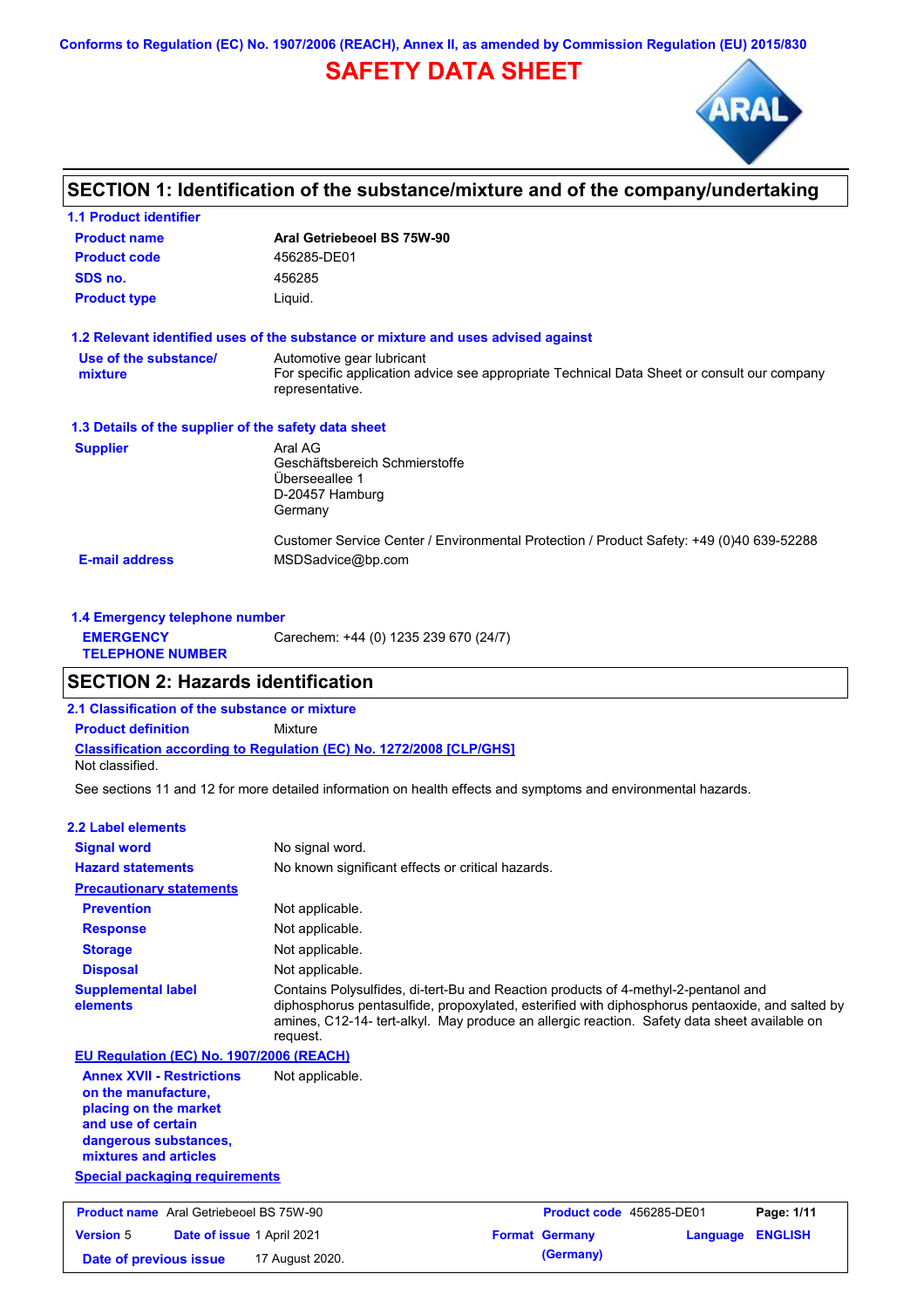# **SECTION 2: Hazards identification**

| <b>Containers to be fitted</b><br>with child-resistant<br>fastenings                                                     | Not applicable.                                                                                               |
|--------------------------------------------------------------------------------------------------------------------------|---------------------------------------------------------------------------------------------------------------|
| <b>Tactile warning of danger</b>                                                                                         | Not applicable.                                                                                               |
| 2.3 Other hazards                                                                                                        |                                                                                                               |
| <b>Results of PBT and vPvB</b><br>assessment                                                                             | Product does not meet the criteria for PBT or vPvB according to Regulation (EC) No. 1907/2006,<br>Annex XIII. |
| <b>Product meets the criteria</b><br>for PBT or vPvB according<br>to Regulation (EC) No.<br><b>1907/2006, Annex XIII</b> | This mixture does not contain any substances that are assessed to be a PBT or a vPvB.                         |
| Other hazards which do<br>not result in classification                                                                   | Defatting to the skin.                                                                                        |
|                                                                                                                          | Experimental data on one or more of the components has been used to determine all or part of                  |

## **SECTION 3: Composition/information on ingredients**

the hazard classification of this product.

## **3.2 Mixtures**

**Mixture Product definition**

Synthetic base stock. Proprietary performance additives.

| <b>Product/ingredient</b><br>name                                                                                                                                                    | <b>Identifiers</b>                                                                        | $\frac{9}{6}$ | <b>Regulation (EC) No.</b><br>1272/2008 [CLP]                                            | <b>Type</b> |
|--------------------------------------------------------------------------------------------------------------------------------------------------------------------------------------|-------------------------------------------------------------------------------------------|---------------|------------------------------------------------------------------------------------------|-------------|
| Polysulfides, di-tert-Bu                                                                                                                                                             | REACH #: 01-2119540515-43<br>EC: 273-103-3<br>CAS: 68937-96-2                             | ≤5            | Skin Sens. 1B, H317<br>Aquatic Chronic 3, H412                                           | $[1]$       |
| Reaction products of 4-methyl-<br>2-pentanol and diphosphorus<br>pentasulfide, propoxylated, esterified<br>with diphosphorus pentaoxide, and<br>salted by amines, C12-14- tert-alkyl | REACH #: 01-2119493620-38<br>$EC: -$<br>$CAS: -$                                          | $\leq 1.9$    | Acute Tox. 4. H302<br>Eye Dam. 1, H318<br>Skin Sens. 1B, H317<br>Aquatic Chronic 2, H411 | $[1]$       |
| Distillates (petroleum), hydrotreated<br>heavy paraffinic                                                                                                                            | REACH #: 01-2119484627-25 ≤3<br>$EC: 265-157-1$<br>CAS: 64742-54-7<br>Index: 649-467-00-8 |               | Asp. Tox. 1, H304                                                                        | $[1]$       |
| Distillates (petroleum), hydrotreated<br>light paraffinic                                                                                                                            | REACH #: 01-2119487077-29 ≤3<br>EC: 265-158-7<br>CAS: 64742-55-8<br>Index: 649-468-00-3   |               | Asp. Tox. 1, H304                                                                        | $[1]$       |
| Distillates (petroleum), solvent-<br>dewaxed light paraffinic                                                                                                                        | REACH #: 01-2119480132-48 ≤3<br>EC: 265-159-2<br>CAS: 64742-56-9<br>Index: 649-469-00-9   |               | Asp. Tox. 1, H304                                                                        | $[1]$       |
| Distillates (petroleum), solvent-<br>dewaxed heavy paraffinic                                                                                                                        | REACH #: 01-2119471299-27<br>EC: 265-169-7<br>CAS: 64742-65-0<br>Index: 649-474-00-6      | -≤3           | Asp. Tox. 1, H304                                                                        | $[1]$       |

**See Section 16 for the full text of the H statements declared above.**

### **Type**

[1] Substance classified with a health or environmental hazard

[2] Substance with a workplace exposure limit

[3] Substance meets the criteria for PBT according to Regulation (EC) No. 1907/2006, Annex XIII

[4] Substance meets the criteria for vPvB according to Regulation (EC) No. 1907/2006, Annex XIII

[5] Substance of equivalent concern

[6] Additional disclosure due to company policy

Occupational exposure limits, if available, are listed in Section 8.

| <b>Product name</b> Aral Getriebeoel BS 75W-90 |                                   | <b>Product code</b> 456285-DE01 |  | Page: 2/11            |                         |  |
|------------------------------------------------|-----------------------------------|---------------------------------|--|-----------------------|-------------------------|--|
| <b>Version 5</b>                               | <b>Date of issue 1 April 2021</b> |                                 |  | <b>Format Germany</b> | <b>Language ENGLISH</b> |  |
| Date of previous issue                         |                                   | 17 August 2020.                 |  | (Germany)             |                         |  |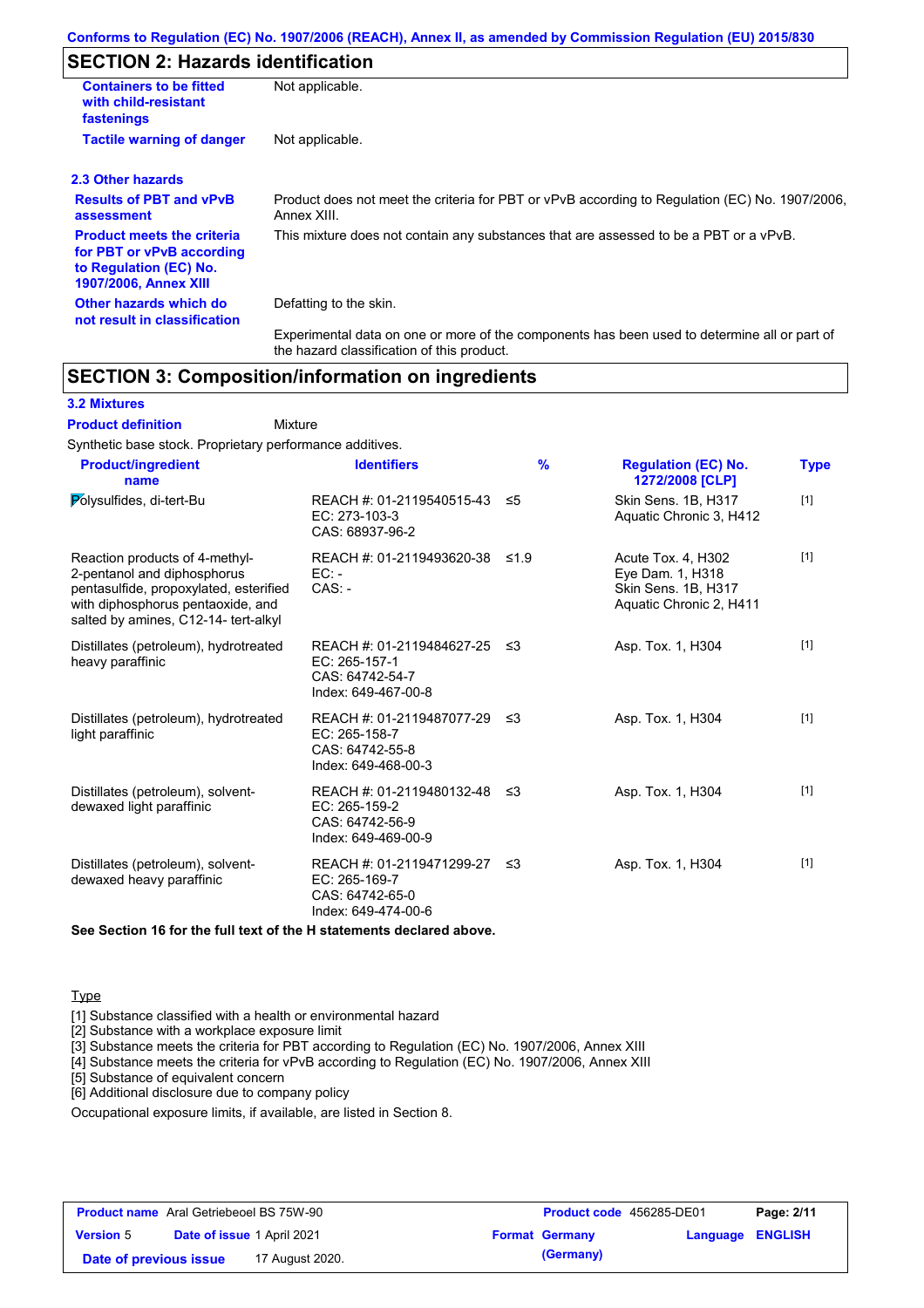# **SECTION 4: First aid measures**

| <b>4.1 Description of first aid measures</b> |                                                                                                                                                                                                                                         |
|----------------------------------------------|-----------------------------------------------------------------------------------------------------------------------------------------------------------------------------------------------------------------------------------------|
| <b>Eye contact</b>                           | In case of contact, immediately flush eyes with plenty of water for at least 15 minutes. Eyelids<br>should be held away from the eyeball to ensure thorough rinsing. Check for and remove any<br>contact lenses. Get medical attention. |
| <b>Skin contact</b>                          | Wash skin thoroughly with soap and water or use recognised skin cleanser. Remove<br>contaminated clothing and shoes. Wash clothing before reuse. Clean shoes thoroughly before<br>reuse. Get medical attention if irritation develops.  |
| <b>Inhalation</b>                            | If inhaled, remove to fresh air. Get medical attention if symptoms occur.                                                                                                                                                               |
| <b>Ingestion</b>                             | Do not induce vomiting unless directed to do so by medical personnel. Get medical attention if<br>symptoms occur.                                                                                                                       |
| <b>Protection of first-aiders</b>            | No action shall be taken involving any personal risk or without suitable training.                                                                                                                                                      |

### **4.2 Most important symptoms and effects, both acute and delayed**

See Section 11 for more detailed information on health effects and symptoms.

## **Potential acute health effects**

| <b>Inhalation</b>   | Vapour inhalation under ambient conditions is not normally a problem due to low vapour<br>pressure.                                                               |
|---------------------|-------------------------------------------------------------------------------------------------------------------------------------------------------------------|
| Ingestion           | No known significant effects or critical hazards.                                                                                                                 |
| <b>Skin contact</b> | Defatting to the skin. May cause skin dryness and irritation. Product not classified for<br>sensitisation. Based on data available for this or related materials. |
| Eye contact         | Not classified as an eye irritant. Based on data available for this or related materials.                                                                         |
|                     | Delayed and immediate effects as well as chronic effects from short and long-term exposure                                                                        |
| <b>Inhalation</b>   | Overexposure to the inhalation of airborne droplets or aerosols may cause irritation of the<br>respiratory tract.                                                 |
| <b>Ingestion</b>    | Ingestion of large quantities may cause nausea and diarrhoea.                                                                                                     |
| <b>Skin contact</b> | Prolonged or repeated contact can defat the skin and lead to irritation and/or dermatitis.                                                                        |
| <b>Eye contact</b>  | Potential risk of transient stinging or redness if accidental eye contact occurs.                                                                                 |

### **4.3 Indication of any immediate medical attention and special treatment needed**

| <b>Notes to physician</b>                                 | Treatment should in general be symptomatic and directed to relieving any effects.                                                                                                                                                                                                                                                                                 |  |  |  |  |
|-----------------------------------------------------------|-------------------------------------------------------------------------------------------------------------------------------------------------------------------------------------------------------------------------------------------------------------------------------------------------------------------------------------------------------------------|--|--|--|--|
|                                                           | <b>SECTION 5: Firefighting measures</b>                                                                                                                                                                                                                                                                                                                           |  |  |  |  |
| 5.1 Extinguishing media                                   |                                                                                                                                                                                                                                                                                                                                                                   |  |  |  |  |
| <b>Suitable extinguishing</b><br>media                    | In case of fire, use foam, dry chemical or carbon dioxide extinguisher or spray.                                                                                                                                                                                                                                                                                  |  |  |  |  |
| <b>Unsuitable extinguishing</b><br>media                  | Do not use water jet. The use of a water jet may cause the fire to spread by splashing the<br>burning product.                                                                                                                                                                                                                                                    |  |  |  |  |
| 5.2 Special hazards arising from the substance or mixture |                                                                                                                                                                                                                                                                                                                                                                   |  |  |  |  |
| <b>Hazards from the</b><br>substance or mixture           | In a fire or if heated, a pressure increase will occur and the container may burst.                                                                                                                                                                                                                                                                               |  |  |  |  |
| <b>Hazardous combustion</b>                               | Combustion products may include the following:                                                                                                                                                                                                                                                                                                                    |  |  |  |  |
| products                                                  | carbon oxides (CO, CO <sub>2</sub> ) (carbon monoxide, carbon dioxide)                                                                                                                                                                                                                                                                                            |  |  |  |  |
| <b>5.3 Advice for firefighters</b>                        |                                                                                                                                                                                                                                                                                                                                                                   |  |  |  |  |
| <b>Special precautions for</b><br>fire-fighters           | No action shall be taken involving any personal risk or without suitable training. Promptly<br>isolate the scene by removing all persons from the vicinity of the incident if there is a fire.                                                                                                                                                                    |  |  |  |  |
| <b>Special protective</b><br>equipment for fire-fighters  | Fire-fighters should wear appropriate protective equipment and self-contained breathing<br>apparatus (SCBA) with a full face-piece operated in positive pressure mode. Clothing for fire-<br>fighters (including helmets, protective boots and gloves) conforming to European standard EN<br>469 will provide a basic level of protection for chemical incidents. |  |  |  |  |

# **SECTION 6: Accidental release measures**

## **6.1 Personal precautions, protective equipment and emergency procedures**

| <b>For non-emergency</b> | No action shall be taken involving any personal risk or without suitable training. Evacuate |
|--------------------------|---------------------------------------------------------------------------------------------|
| personnel                | surrounding areas. Keep unnecessary and unprotected personnel from entering. Do not touch   |
|                          | or walk through spilt material. Floors may be slippery; use care to avoid falling. Put on   |
|                          | appropriate personal protective equipment.                                                  |

| <b>Product name</b> Aral Getriebeoel BS 75W-90        |  | <b>Product code</b> 456285-DE01 |                       | Page: 3/11              |  |  |
|-------------------------------------------------------|--|---------------------------------|-----------------------|-------------------------|--|--|
| <b>Date of issue 1 April 2021</b><br><b>Version 5</b> |  |                                 | <b>Format Germany</b> | <b>Language ENGLISH</b> |  |  |
| Date of previous issue                                |  | 17 August 2020.                 |                       | (Germany)               |  |  |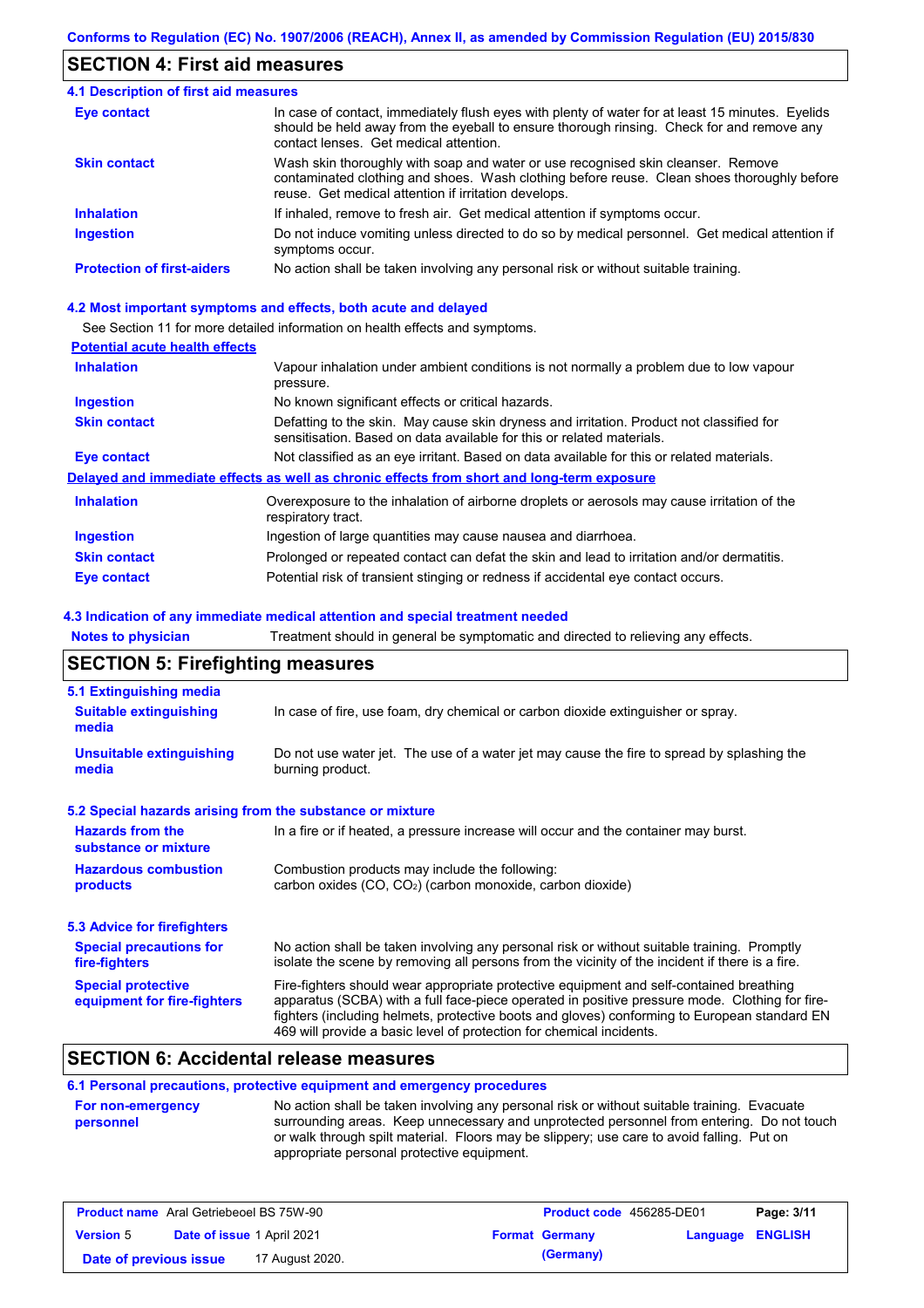# **SECTION 6: Accidental release measures**

| For emergency responders                                 | If specialised clothing is required to deal with the spillage, take note of any information in<br>Section 8 on suitable and unsuitable materials. See also the information in "For non-<br>emergency personnel".                                                                                                                                                                               |
|----------------------------------------------------------|------------------------------------------------------------------------------------------------------------------------------------------------------------------------------------------------------------------------------------------------------------------------------------------------------------------------------------------------------------------------------------------------|
| <b>6.2 Environmental</b><br>precautions                  | Avoid dispersal of spilt material and runoff and contact with soil, waterways, drains and sewers.<br>Inform the relevant authorities if the product has caused environmental pollution (sewers,<br>waterways, soil or air).                                                                                                                                                                    |
| 6.3 Methods and material for containment and cleaning up |                                                                                                                                                                                                                                                                                                                                                                                                |
| <b>Small spill</b>                                       | Stop leak if without risk. Move containers from spill area. Absorb with an inert material and<br>place in an appropriate waste disposal container. Dispose of via a licensed waste disposal<br>contractor.                                                                                                                                                                                     |
| <b>Large spill</b>                                       | Stop leak if without risk. Move containers from spill area. Prevent entry into sewers, water<br>courses, basements or confined areas. Contain and collect spillage with non-combustible,<br>absorbent material e.g. sand, earth, vermiculite or diatomaceous earth and place in container<br>for disposal according to local regulations. Dispose of via a licensed waste disposal contractor. |
| 6.4 Reference to other<br><b>sections</b>                | See Section 1 for emergency contact information.<br>See Section 5 for firefighting measures.<br>See Section 8 for information on appropriate personal protective equipment.<br>See Section 12 for environmental precautions.<br>See Section 13 for additional waste treatment information.                                                                                                     |

## **SECTION 7: Handling and storage**

#### **7.1 Precautions for safe handling**

| <b>Protective measures</b>                                                           | Put on appropriate personal protective equipment.                                                                                                                                                                                                                                                                                                                                                                                                                                        |
|--------------------------------------------------------------------------------------|------------------------------------------------------------------------------------------------------------------------------------------------------------------------------------------------------------------------------------------------------------------------------------------------------------------------------------------------------------------------------------------------------------------------------------------------------------------------------------------|
| <b>Advice on general</b><br>occupational hygiene                                     | Eating, drinking and smoking should be prohibited in areas where this material is handled.<br>stored and processed. Wash thoroughly after handling. Remove contaminated clothing and<br>protective equipment before entering eating areas. See also Section 8 for additional<br>information on hygiene measures.                                                                                                                                                                         |
| <b>7.2 Conditions for safe</b><br>storage, including any<br><i>incompatibilities</i> | Store in accordance with local requiations. Store in a dry, cool and well-ventilated area, away<br>from incompatible materials (see Section 10). Keep away from heat and direct sunlight. Keep<br>container tightly closed and sealed until ready for use. Containers that have been opened must<br>be carefully resealed and kept upright to prevent leakage. Store and use only in equipment/<br>containers designed for use with this product. Do not store in unlabelled containers. |
| <b>Not suitable</b>                                                                  | Prolonged exposure to elevated temperature.                                                                                                                                                                                                                                                                                                                                                                                                                                              |
| <b>Germany - Storage code</b>                                                        | 10                                                                                                                                                                                                                                                                                                                                                                                                                                                                                       |
| 7.3 Specific end use(s)                                                              |                                                                                                                                                                                                                                                                                                                                                                                                                                                                                          |

**Recommendations**

See section 1.2 and Exposure scenarios in annex, if applicable.

## **SECTION 8: Exposure controls/personal protection**

#### **8.1 Control parameters**

#### **Occupational exposure limits**

No exposure limit value known.

Whilst specific OELs for certain components may be shown in this section, other components may be present in any mist, vapour or dust produced. Therefore, the specific OELs may not be applicable to the product as a whole and are provided for guidance only.

**Recommended monitoring procedures**

If this product contains ingredients with exposure limits, personal, workplace atmosphere or biological monitoring may be required to determine the effectiveness of the ventilation or other control measures and/or the necessity to use respiratory protective equipment. Reference should be made to monitoring standards, such as the following: European Standard EN 689 (Workplace atmospheres - Guidance for the assessment of exposure by inhalation to chemical agents for comparison with limit values and measurement strategy) European Standard EN 14042 (Workplace atmospheres - Guide for the application and use of procedures for the assessment of exposure to chemical and biological agents) European Standard EN 482 (Workplace atmospheres - General requirements for the performance of procedures for the measurement of chemical agents) Reference to national guidance documents for methods for the determination of hazardous substances will also be required.

## **Derived No Effect Level**

No DNELs/DMELs available.

### **Predicted No Effect Concentration**

| <b>Product name</b> Aral Getriebeoel BS 75W-90 |                                   |                 | Product code 456285-DE01 |                         | Page: 4/11 |
|------------------------------------------------|-----------------------------------|-----------------|--------------------------|-------------------------|------------|
| <b>Version 5</b>                               | <b>Date of issue 1 April 2021</b> |                 | <b>Format Germany</b>    | <b>Language ENGLISH</b> |            |
| Date of previous issue                         |                                   | 17 August 2020. | (Germany)                |                         |            |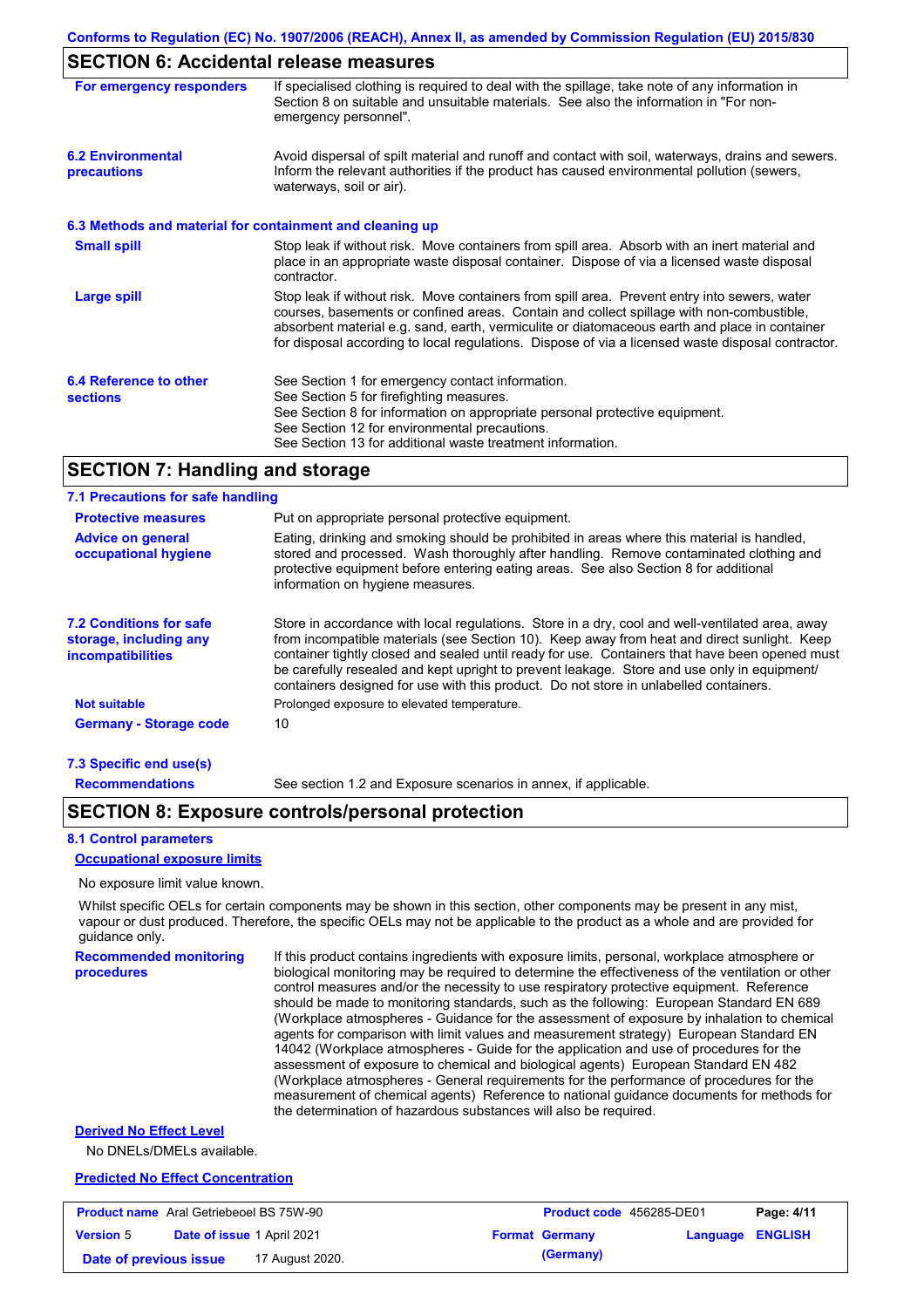# **SECTION 8: Exposure controls/personal protection**

No PNECs available

| <b>8.2 Exposure controls</b>                      |                                                                                                                                                                                                                                                                                                                                                                                                                                                                                                                                                                                                                                                                                                                                                                                                                                                                                                                                                                                                         |                          |          |                |
|---------------------------------------------------|---------------------------------------------------------------------------------------------------------------------------------------------------------------------------------------------------------------------------------------------------------------------------------------------------------------------------------------------------------------------------------------------------------------------------------------------------------------------------------------------------------------------------------------------------------------------------------------------------------------------------------------------------------------------------------------------------------------------------------------------------------------------------------------------------------------------------------------------------------------------------------------------------------------------------------------------------------------------------------------------------------|--------------------------|----------|----------------|
| <b>Appropriate engineering</b><br><b>controls</b> | Provide exhaust ventilation or other engineering controls to keep the relevant airborne<br>concentrations below their respective occupational exposure limits.<br>All activities involving chemicals should be assessed for their risks to health, to ensure<br>exposures are adequately controlled. Personal protective equipment should only be considered<br>after other forms of control measures (e.g. engineering controls) have been suitably evaluated.<br>Personal protective equipment should conform to appropriate standards, be suitable for use, be<br>kept in good condition and properly maintained.<br>Your supplier of personal protective equipment should be consulted for advice on selection and<br>appropriate standards. For further information contact your national organisation for standards.<br>The final choice of protective equipment will depend upon a risk assessment. It is important to<br>ensure that all items of personal protective equipment are compatible. |                          |          |                |
| <b>Individual protection measures</b>             |                                                                                                                                                                                                                                                                                                                                                                                                                                                                                                                                                                                                                                                                                                                                                                                                                                                                                                                                                                                                         |                          |          |                |
| <b>Hygiene measures</b>                           | Wash hands, forearms and face thoroughly after handling chemical products, before eating,<br>smoking and using the lavatory and at the end of the working period. Ensure that eyewash<br>stations and safety showers are close to the workstation location.                                                                                                                                                                                                                                                                                                                                                                                                                                                                                                                                                                                                                                                                                                                                             |                          |          |                |
| <b>Respiratory protection</b>                     | In case of insufficient ventilation, wear suitable respiratory equipment.<br>The correct choice of respiratory protection depends upon the chemicals being handled, the<br>conditions of work and use, and the condition of the respiratory equipment. Safety procedures<br>should be developed for each intended application. Respiratory protection equipment should<br>therefore be chosen in consultation with the supplier/manufacturer and with a full assessment<br>of the working conditions.                                                                                                                                                                                                                                                                                                                                                                                                                                                                                                   |                          |          |                |
| <b>Eye/face protection</b>                        | Safety glasses with side shields.                                                                                                                                                                                                                                                                                                                                                                                                                                                                                                                                                                                                                                                                                                                                                                                                                                                                                                                                                                       |                          |          |                |
| <b>Skin protection</b>                            |                                                                                                                                                                                                                                                                                                                                                                                                                                                                                                                                                                                                                                                                                                                                                                                                                                                                                                                                                                                                         |                          |          |                |
| <b>Hand protection</b>                            | <b>General Information:</b>                                                                                                                                                                                                                                                                                                                                                                                                                                                                                                                                                                                                                                                                                                                                                                                                                                                                                                                                                                             |                          |          |                |
|                                                   | Because specific work environments and material handling practices vary, safety procedures<br>should be developed for each intended application. The correct choice of protective gloves<br>depends upon the chemicals being handled, and the conditions of work and use. Most gloves<br>provide protection for only a limited time before they must be discarded and replaced (even the<br>best chemically resistant gloves will break down after repeated chemical exposures).                                                                                                                                                                                                                                                                                                                                                                                                                                                                                                                        |                          |          |                |
|                                                   | Gloves should be chosen in consultation with the supplier / manufacturer and taking account of<br>a full assessment of the working conditions.                                                                                                                                                                                                                                                                                                                                                                                                                                                                                                                                                                                                                                                                                                                                                                                                                                                          |                          |          |                |
|                                                   | Recommended: Nitrile gloves.<br><b>Breakthrough time:</b>                                                                                                                                                                                                                                                                                                                                                                                                                                                                                                                                                                                                                                                                                                                                                                                                                                                                                                                                               |                          |          |                |
|                                                   | Breakthrough time data are generated by glove manufacturers under laboratory test conditions<br>and represent how long a glove can be expected to provide effective permeation resistance. It<br>is important when following breakthrough time recommendations that actual workplace<br>conditions are taken into account. Always consult with your glove supplier for up-to-date<br>technical information on breakthrough times for the recommended glove type.<br>Our recommendations on the selection of gloves are as follows:                                                                                                                                                                                                                                                                                                                                                                                                                                                                      |                          |          |                |
|                                                   | Continuous contact:                                                                                                                                                                                                                                                                                                                                                                                                                                                                                                                                                                                                                                                                                                                                                                                                                                                                                                                                                                                     |                          |          |                |
|                                                   | Gloves with a minimum breakthrough time of 240 minutes, or >480 minutes if suitable gloves<br>can be obtained.<br>If suitable gloves are not available to offer that level of protection, gloves with shorter<br>breakthrough times may be acceptable as long as appropriate glove maintenance and                                                                                                                                                                                                                                                                                                                                                                                                                                                                                                                                                                                                                                                                                                      |                          |          |                |
|                                                   | replacement regimes are determined and adhered to.                                                                                                                                                                                                                                                                                                                                                                                                                                                                                                                                                                                                                                                                                                                                                                                                                                                                                                                                                      |                          |          |                |
|                                                   | Short-term / splash protection:                                                                                                                                                                                                                                                                                                                                                                                                                                                                                                                                                                                                                                                                                                                                                                                                                                                                                                                                                                         |                          |          |                |
|                                                   | Recommended breakthrough times as above.<br>It is recognised that for short-term, transient exposures, gloves with shorter breakthrough times<br>may commonly be used. Therefore, appropriate maintenance and replacement regimes must<br>be determined and rigorously followed.                                                                                                                                                                                                                                                                                                                                                                                                                                                                                                                                                                                                                                                                                                                        |                          |          |                |
|                                                   | <b>Glove Thickness:</b>                                                                                                                                                                                                                                                                                                                                                                                                                                                                                                                                                                                                                                                                                                                                                                                                                                                                                                                                                                                 |                          |          |                |
|                                                   | For general applications, we recommend gloves with a thickness typically greater than 0.35 mm.                                                                                                                                                                                                                                                                                                                                                                                                                                                                                                                                                                                                                                                                                                                                                                                                                                                                                                          |                          |          |                |
|                                                   | It should be emphasised that glove thickness is not necessarily a good predictor of glove<br>resistance to a specific chemical, as the permeation efficiency of the glove will be dependent<br>on the exact composition of the glove material. Therefore, glove selection should also be based                                                                                                                                                                                                                                                                                                                                                                                                                                                                                                                                                                                                                                                                                                          |                          |          |                |
| <b>Product name</b> Aral Getriebeoel BS 75W-90    |                                                                                                                                                                                                                                                                                                                                                                                                                                                                                                                                                                                                                                                                                                                                                                                                                                                                                                                                                                                                         | Product code 456285-DE01 |          | Page: 5/11     |
| <b>Version 5</b><br>Date of issue 1 April 2021    |                                                                                                                                                                                                                                                                                                                                                                                                                                                                                                                                                                                                                                                                                                                                                                                                                                                                                                                                                                                                         | <b>Format Germany</b>    | Language | <b>ENGLISH</b> |

**Date of previous issue 17 August 2020. (Germany)**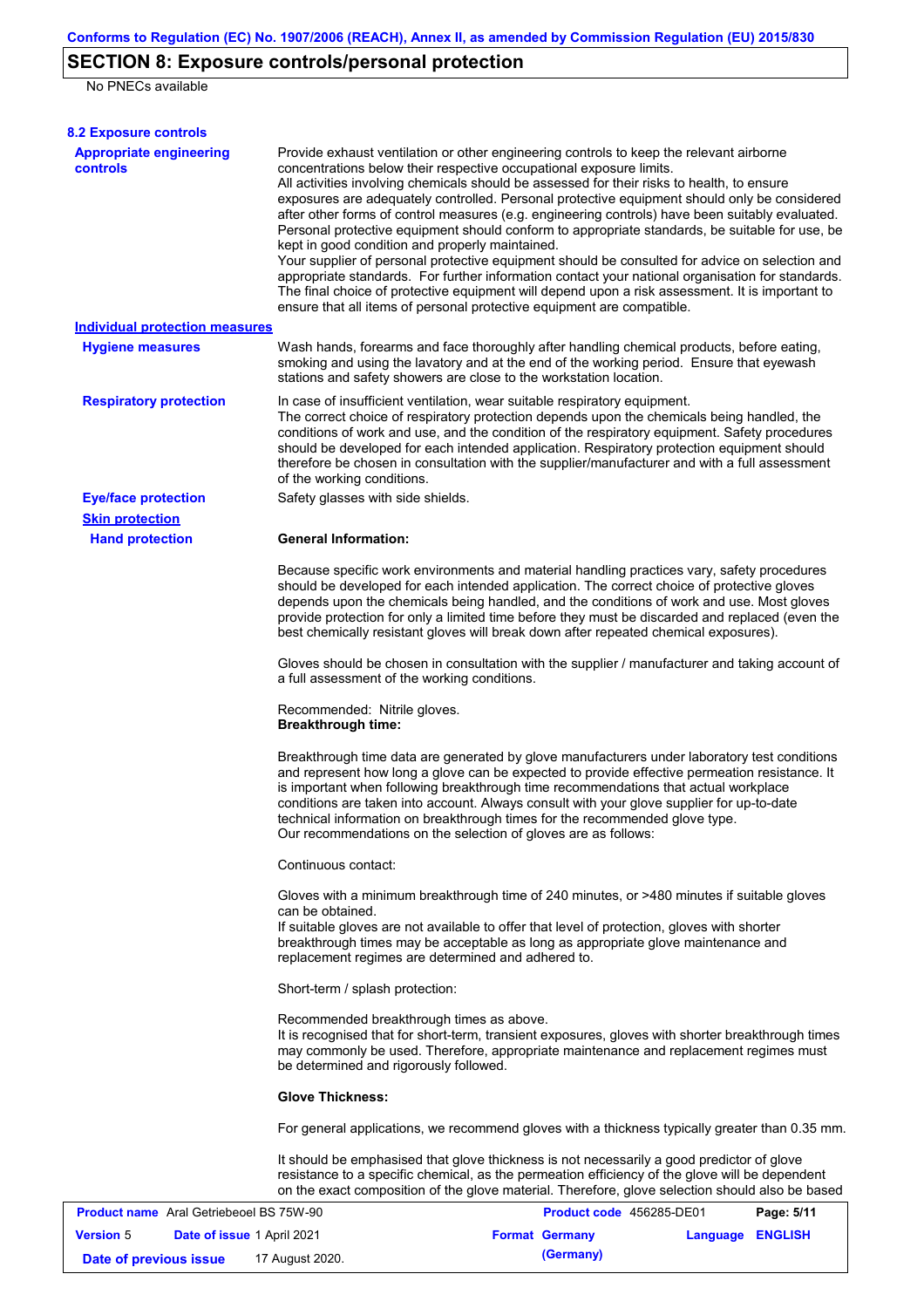# **SECTION 8: Exposure controls/personal protection**

|                                                  | on consideration of the task requirements and knowledge of breakthrough times.<br>Glove thickness may also vary depending on the glove manufacturer, the glove type and the<br>glove model. Therefore, the manufacturers' technical data should always be taken into account<br>to ensure selection of the most appropriate glove for the task.                                                                                                                                                                                                                                                                                                                  |
|--------------------------------------------------|------------------------------------------------------------------------------------------------------------------------------------------------------------------------------------------------------------------------------------------------------------------------------------------------------------------------------------------------------------------------------------------------------------------------------------------------------------------------------------------------------------------------------------------------------------------------------------------------------------------------------------------------------------------|
|                                                  | Note: Depending on the activity being conducted, gloves of varying thickness may be required<br>for specific tasks. For example:                                                                                                                                                                                                                                                                                                                                                                                                                                                                                                                                 |
|                                                  | • Thinner gloves (down to 0.1 mm or less) may be required where a high degree of manual<br>dexterity is needed. However, these gloves are only likely to give short duration protection and<br>would normally be just for single use applications, then disposed of.                                                                                                                                                                                                                                                                                                                                                                                             |
|                                                  | • Thicker gloves (up to 3 mm or more) may be required where there is a mechanical (as well<br>as a chemical) risk i.e. where there is abrasion or puncture potential.                                                                                                                                                                                                                                                                                                                                                                                                                                                                                            |
| <b>Skin and body</b>                             | Use of protective clothing is good industrial practice.<br>Personal protective equipment for the body should be selected based on the task being<br>performed and the risks involved and should be approved by a specialist before handling this<br>product.<br>Cotton or polyester/cotton overalls will only provide protection against light superficial<br>contamination that will not soak through to the skin. Overalls should be laundered on a regular<br>basis. When the risk of skin exposure is high (e.g. when cleaning up spillages or if there is a<br>risk of splashing) then chemical resistant aprons and/or impervious chemical suits and boots |
| <b>Refer to standards:</b>                       | will be required.<br>Respiratory protection: EN 529<br>Gloves: EN 420, EN 374<br>Eye protection: EN 166<br>Filtering half-mask: EN 149<br>Filtering half-mask with valve: EN 405<br>Half-mask: EN 140 plus filter<br>Full-face mask: EN 136 plus filter<br>Particulate filters: EN 143<br>Gas/combined filters: EN 14387                                                                                                                                                                                                                                                                                                                                         |
| <b>Environmental exposure</b><br><b>controls</b> | Emissions from ventilation or work process equipment should be checked to ensure they<br>comply with the requirements of environmental protection legislation. In some cases, fume<br>scrubbers, filters or engineering modifications to the process equipment will be necessary to<br>reduce emissions to acceptable levels.                                                                                                                                                                                                                                                                                                                                    |

# **SECTION 9: Physical and chemical properties**

| 9.1 Information on basic physical and chemical properties |                                                                      |                          |          |                |
|-----------------------------------------------------------|----------------------------------------------------------------------|--------------------------|----------|----------------|
| <b>Appearance</b>                                         |                                                                      |                          |          |                |
| <b>Physical state</b>                                     | Liquid.                                                              |                          |          |                |
| <b>Colour</b>                                             | Amber.                                                               |                          |          |                |
| <b>Odour</b>                                              | Not available.                                                       |                          |          |                |
| <b>Odour threshold</b>                                    | Not available.                                                       |                          |          |                |
| рH                                                        | Not applicable.                                                      |                          |          |                |
| <b>Melting point/freezing point</b>                       | Not available.                                                       |                          |          |                |
| Initial boiling point and boiling<br>range                | Not available.                                                       |                          |          |                |
| <b>Pour point</b>                                         | $-57 °C$                                                             |                          |          |                |
| <b>Flash point</b>                                        | Open cup: >205°C (>401°F) [Cleveland.]                               |                          |          |                |
| <b>Evaporation rate</b>                                   | Not available.                                                       |                          |          |                |
| <b>Flammability (solid, gas)</b>                          | Not available.                                                       |                          |          |                |
| <b>Upper/lower flammability or</b><br>explosive limits    | Not available.                                                       |                          |          |                |
| <b>Vapour pressure</b>                                    | Not available.                                                       |                          |          |                |
| <b>Vapour density</b>                                     | Not available.                                                       |                          |          |                |
| <b>Relative density</b>                                   | Not available.                                                       |                          |          |                |
| <b>Density</b>                                            | <1000 kg/m <sup>3</sup> (<1 g/cm <sup>3</sup> ) at 15 <sup>°</sup> C |                          |          |                |
| <b>Solubility(ies)</b>                                    | insoluble in water.                                                  |                          |          |                |
| <b>Partition coefficient: n-octanol/</b><br>water         | Not available.                                                       |                          |          |                |
| <b>Auto-ignition temperature</b>                          | Not available.                                                       |                          |          |                |
| <b>Product name</b> Aral Getriebeoel BS 75W-90            |                                                                      | Product code 456285-DE01 |          | Page: 6/11     |
| <b>Version 5</b><br>Date of issue 1 April 2021            |                                                                      | <b>Format Germany</b>    | Language | <b>ENGLISH</b> |
| Date of previous issue                                    | 17 August 2020.                                                      | (Germany)                |          |                |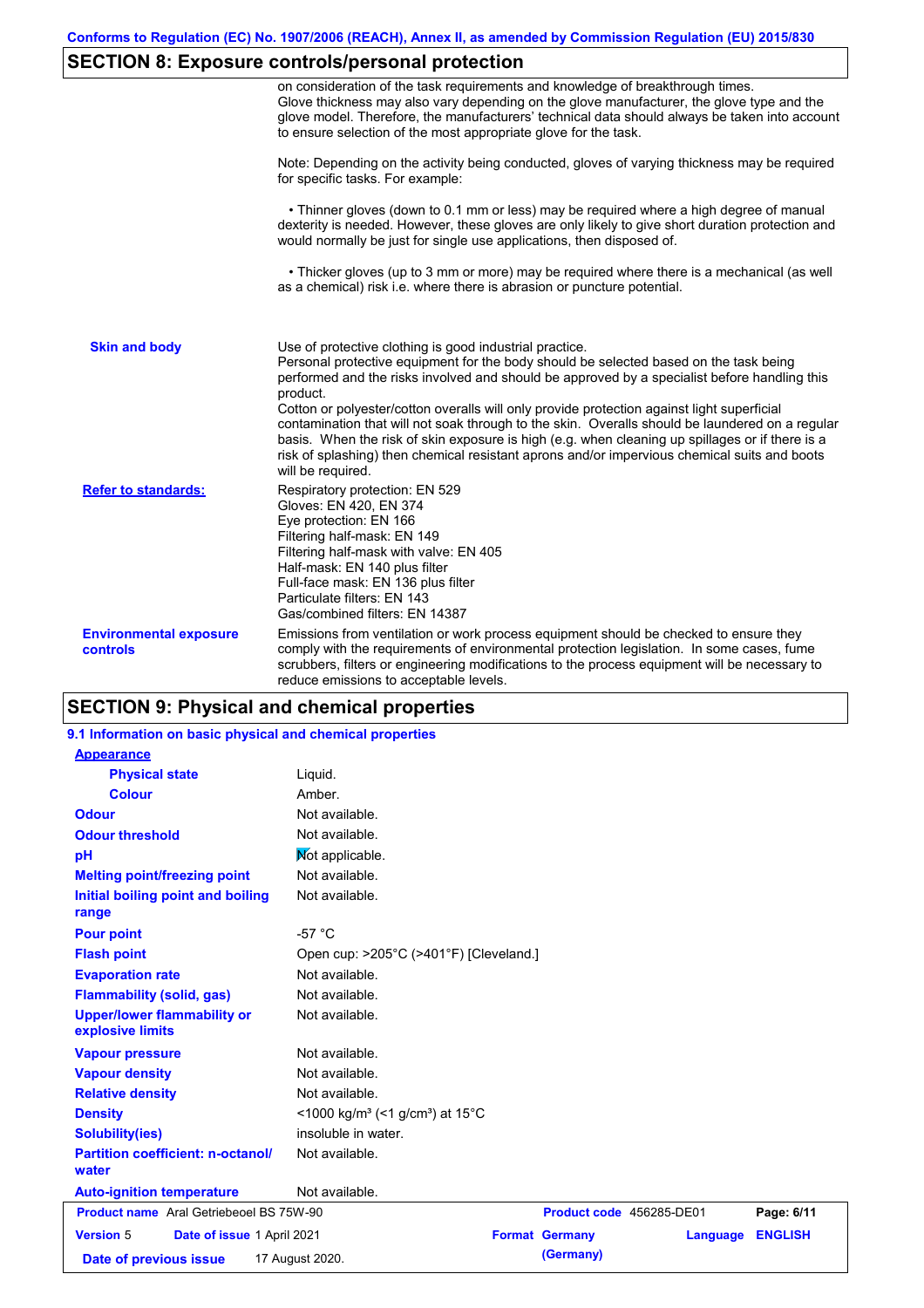# **SECTION 9: Physical and chemical properties**

| <b>Decomposition temperature</b> | Not available.                                                                                                                          |
|----------------------------------|-----------------------------------------------------------------------------------------------------------------------------------------|
| <b>Viscosity</b>                 | Kinematic: 101 mm <sup>2</sup> /s (101 cSt) at $40^{\circ}$ C<br>Kinematic: 14.8 to 15.8 mm <sup>2</sup> /s (14.8 to 15.8 cSt) at 100°C |
| <b>Explosive properties</b>      | Not available.                                                                                                                          |
| <b>Oxidising properties</b>      | Not available.                                                                                                                          |

## **9.2 Other information**

No additional information.

| <b>SECTION 10: Stability and reactivity</b>       |                                                                                                                                                                         |  |  |  |
|---------------------------------------------------|-------------------------------------------------------------------------------------------------------------------------------------------------------------------------|--|--|--|
| <b>10.1 Reactivity</b>                            | No specific test data available for this product. Refer to Conditions to avoid and Incompatible<br>materials for additional information.                                |  |  |  |
| <b>10.2 Chemical stability</b>                    | The product is stable.                                                                                                                                                  |  |  |  |
| <b>10.3 Possibility of</b><br>hazardous reactions | Under normal conditions of storage and use, hazardous reactions will not occur.<br>Under normal conditions of storage and use, hazardous polymerisation will not occur. |  |  |  |
| <b>10.4 Conditions to avoid</b>                   | Avoid all possible sources of ignition (spark or flame).                                                                                                                |  |  |  |
| <b>10.5 Incompatible materials</b>                | Reactive or incompatible with the following materials: oxidising materials.                                                                                             |  |  |  |
| <b>10.6 Hazardous</b><br>decomposition products   | Under normal conditions of storage and use, hazardous decomposition products should not be<br>produced.                                                                 |  |  |  |

# **SECTION 11: Toxicological information**

## **11.1 Information on toxicological effects**

## **Acute toxicity estimates**

| <b>Product/ingredient name</b>                                                                                                                                                                                            |                                                                                                                                                                   | Oral (mg/<br>kg) | <b>Dermal</b><br>(mq/kg) | <b>Inhalation</b><br>(gases)<br>(ppm) | <b>Inhalation</b><br>(vapours)<br>(mg/l) | <b>Inhalation</b><br><b>(dusts)</b><br>and mists)<br>(mg/l) |                |
|---------------------------------------------------------------------------------------------------------------------------------------------------------------------------------------------------------------------------|-------------------------------------------------------------------------------------------------------------------------------------------------------------------|------------------|--------------------------|---------------------------------------|------------------------------------------|-------------------------------------------------------------|----------------|
| Castrol SAF-XO 75W-90 (Neuhof) Parent<br>Reaction products of 4-methyl-2-pentanol and<br>diphosphorus pentasulfide, propoxylated, esterified<br>with diphosphorus pentaoxide, and salted by<br>amines, C12-14- tert-alkyl |                                                                                                                                                                   | 30992.7<br>500   | N/A<br>N/A               | N/A<br>N/A                            | N/A<br>N/A                               | N/A<br>N/A                                                  |                |
| <b>Information on likely</b><br>routes of exposure                                                                                                                                                                        | Routes of entry anticipated: Dermal, Inhalation.                                                                                                                  |                  |                          |                                       |                                          |                                                             |                |
| <b>Potential acute health effects</b>                                                                                                                                                                                     |                                                                                                                                                                   |                  |                          |                                       |                                          |                                                             |                |
| <b>Inhalation</b>                                                                                                                                                                                                         | Vapour inhalation under ambient conditions is not normally a problem due to low vapour<br>pressure.                                                               |                  |                          |                                       |                                          |                                                             |                |
| <b>Ingestion</b>                                                                                                                                                                                                          | No known significant effects or critical hazards.                                                                                                                 |                  |                          |                                       |                                          |                                                             |                |
| <b>Skin contact</b>                                                                                                                                                                                                       | Defatting to the skin. May cause skin dryness and irritation. Product not classified for<br>sensitisation. Based on data available for this or related materials. |                  |                          |                                       |                                          |                                                             |                |
| <b>Eye contact</b>                                                                                                                                                                                                        | Not classified as an eye irritant. Based on data available for this or related materials.                                                                         |                  |                          |                                       |                                          |                                                             |                |
| Symptoms related to the physical, chemical and toxicological characteristics                                                                                                                                              |                                                                                                                                                                   |                  |                          |                                       |                                          |                                                             |                |
| <b>Inhalation</b>                                                                                                                                                                                                         | May be harmful by inhalation if exposure to vapour, mists or fumes resulting from thermal<br>decomposition products occurs.                                       |                  |                          |                                       |                                          |                                                             |                |
| <b>Ingestion</b>                                                                                                                                                                                                          | No specific data.                                                                                                                                                 |                  |                          |                                       |                                          |                                                             |                |
| <b>Skin contact</b>                                                                                                                                                                                                       | Adverse symptoms may include the following:<br>irritation<br>dryness<br>cracking                                                                                  |                  |                          |                                       |                                          |                                                             |                |
| <b>Eye contact</b>                                                                                                                                                                                                        | No specific data.                                                                                                                                                 |                  |                          |                                       |                                          |                                                             |                |
| Delayed and immediate effects as well as chronic effects from short and long-term exposure                                                                                                                                |                                                                                                                                                                   |                  |                          |                                       |                                          |                                                             |                |
| <b>Inhalation</b>                                                                                                                                                                                                         | Overexposure to the inhalation of airborne droplets or aerosols may cause irritation of the<br>respiratory tract.                                                 |                  |                          |                                       |                                          |                                                             |                |
| <b>Ingestion</b>                                                                                                                                                                                                          | Ingestion of large quantities may cause nausea and diarrhoea.                                                                                                     |                  |                          |                                       |                                          |                                                             |                |
| <b>Skin contact</b>                                                                                                                                                                                                       | Prolonged or repeated contact can defat the skin and lead to irritation and/or dermatitis.                                                                        |                  |                          |                                       |                                          |                                                             |                |
| <b>Product name</b> Aral Getriebeoel BS 75W-90                                                                                                                                                                            |                                                                                                                                                                   |                  |                          | Product code 456285-DE01              |                                          |                                                             | Page: 7/11     |
| <b>Version 5</b><br>Date of issue 1 April 2021                                                                                                                                                                            |                                                                                                                                                                   |                  | <b>Format Germany</b>    |                                       |                                          | Language                                                    | <b>ENGLISH</b> |
| Date of previous issue                                                                                                                                                                                                    | 17 August 2020.                                                                                                                                                   |                  |                          | (Germany)                             |                                          |                                                             |                |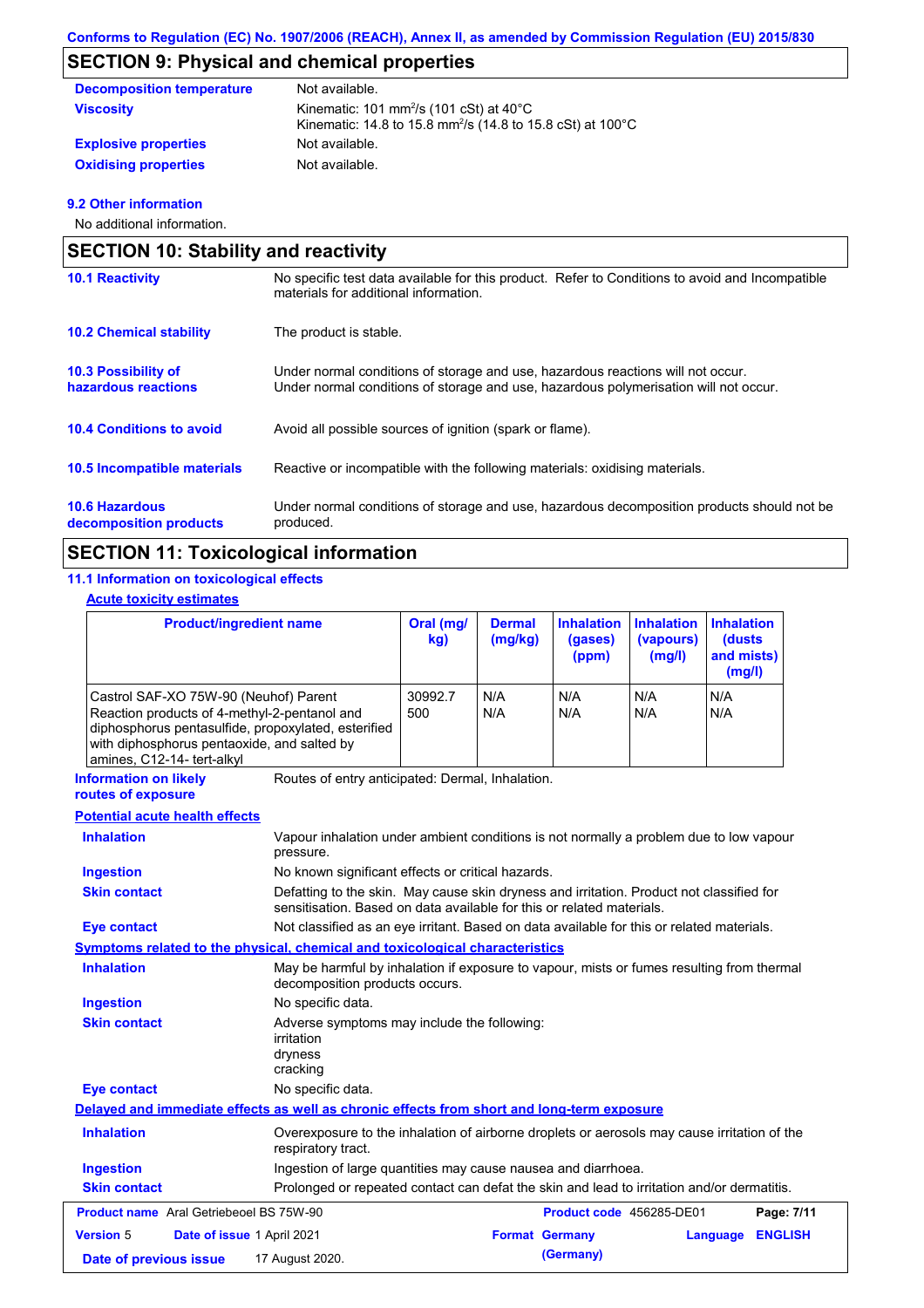# **SECTION 11: Toxicological information**

| Potential risk of transient stinging or redness if accidental eye contact occurs.                          |
|------------------------------------------------------------------------------------------------------------|
| <b>Potential chronic health effects</b>                                                                    |
| No known significant effects or critical hazards.                                                          |
| No known significant effects or critical hazards.                                                          |
| No known significant effects or critical hazards.                                                          |
| No known significant effects or critical hazards.                                                          |
| No known significant effects or critical hazards.                                                          |
| <b>SECTION 12: Ecological information</b>                                                                  |
|                                                                                                            |
| Not classified as dangerous                                                                                |
| <b>12.2 Persistence and degradability</b>                                                                  |
| Not expected to be rapidly degradable.                                                                     |
| <b>12.3 Bioaccumulative potential</b>                                                                      |
| This product is not expected to bioaccumulate through food chains in the environment.                      |
|                                                                                                            |
| Not available.                                                                                             |
| Spillages may penetrate the soil causing ground water contamination.                                       |
| 12.5 Results of PBT and vPvB assessment                                                                    |
| Product does not meet the criteria for PBT or vPvB according to Regulation (EC) No. 1907/2006, Annex XIII. |
|                                                                                                            |

**12.6 Other adverse effects**

**Other ecological information**

Spills may form a film on water surfaces causing physical damage to organisms. Oxygen transfer could also be impaired.

## **SECTION 13: Disposal considerations**

## **13.1 Waste treatment methods**

### **Product**

**Methods of disposal**

Where possible, arrange for product to be recycled. Dispose of via an authorised person/ licensed waste disposal contractor in accordance with local regulations.

#### **European waste catalogue (EWC) Hazardous waste** Yes.

| <b>Waste code</b>                                                                                                                                                            | <b>Waste designation</b>                                                                                                                                             |  |  |  |
|------------------------------------------------------------------------------------------------------------------------------------------------------------------------------|----------------------------------------------------------------------------------------------------------------------------------------------------------------------|--|--|--|
| 13 02 06*                                                                                                                                                                    | synthetic engine, gear and lubricating oils                                                                                                                          |  |  |  |
| However, deviation from the intended use and/or the presence of any potential contaminants may require an alternative waste<br>disposal code to be assigned by the end user. |                                                                                                                                                                      |  |  |  |
| <b>Packaging</b>                                                                                                                                                             |                                                                                                                                                                      |  |  |  |
| <b>Methods of disposal</b>                                                                                                                                                   | Where possible, arrange for product to be recycled. Dispose of via an authorised person/<br>licensed waste disposal contractor in accordance with local regulations. |  |  |  |

| <b>Special precautions</b> | This material and its container must be disposed of in a safe way. Empty containers or liners<br>may retain some product residues. Avoid dispersal of spilt material and runoff and contact with<br>soil, waterways, drains and sewers. |
|----------------------------|-----------------------------------------------------------------------------------------------------------------------------------------------------------------------------------------------------------------------------------------|
| <b>References</b>          | Commission 2014/955/EU<br>Directive 2008/98/EC                                                                                                                                                                                          |

# **SECTION 14: Transport information**

| <b>Product name</b> Aral Getriebeoel BS 75W-90 |                                   |                 | <b>Product code</b> 456285-DE01 |                       | Page: 8/11              |  |
|------------------------------------------------|-----------------------------------|-----------------|---------------------------------|-----------------------|-------------------------|--|
| <b>Version 5</b>                               | <b>Date of issue 1 April 2021</b> |                 |                                 | <b>Format Germany</b> | <b>Language ENGLISH</b> |  |
| Date of previous issue                         |                                   | 17 August 2020. |                                 | (Germany)             |                         |  |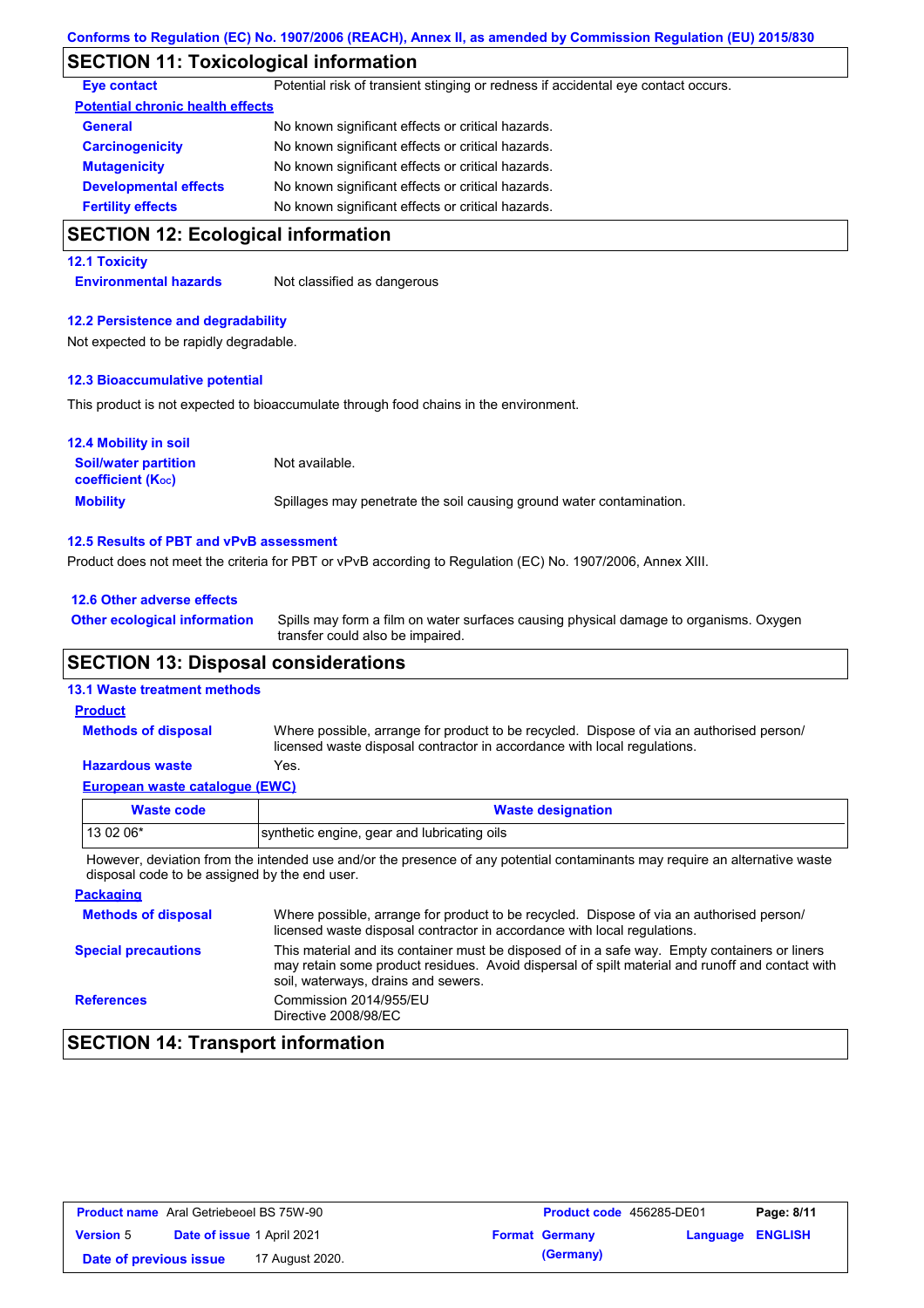# **SECTION 14: Transport information**

|                                           | <b>ADR/RID</b> | <b>ADN</b>     | <b>IMDG</b>    | <b>IATA</b>    |  |  |
|-------------------------------------------|----------------|----------------|----------------|----------------|--|--|
| 14.1 UN number                            | Not regulated. | Not regulated. | Not regulated. | Not regulated. |  |  |
| 14.2 UN proper<br>shipping name           |                |                |                |                |  |  |
| <b>14.3 Transport</b><br>hazard class(es) |                |                |                |                |  |  |
| 14.4 Packing<br>group                     |                |                |                |                |  |  |
| 14.5<br><b>Environmental</b><br>hazards   | No.            | No.            | No.            | No.            |  |  |
| <b>Additional</b><br>information          |                |                |                |                |  |  |

**14.6 Special precautions for user** Not available.

**14.7 Transport in bulk according to IMO instruments**

Not available.

## **SECTION 15: Regulatory information**

**Other regulations REACH Status** The company, as identified in Section 1, sells this product in the EU in compliance with the current requirements of REACH. **15.1 Safety, health and environmental regulations/legislation specific for the substance or mixture EU Regulation (EC) No. 1907/2006 (REACH) Annex XIV - List of substances subject to authorisation Substances of very high concern** None of the components are listed. All components are listed or exempted. All components are listed or exempted. All components are listed or exempted. All components are listed or exempted. All components are active or exempted. All components are listed or exempted. All components are listed or exempted. **United States inventory (TSCA 8b) Australia inventory (AICS) Canada inventory China inventory (IECSC) Japan inventory (ENCS) Korea inventory (KECI) Philippines inventory (PICCS) Taiwan Chemical Substances Inventory (TCSI)** All components are listed or exempted. **Ozone depleting substances (1005/2009/EU)** Not listed. **Prior Informed Consent (PIC) (649/2012/EU)** None of the components are listed. **Annex XIV EU Regulation (EC) No. 1907/2006 (REACH) Annex XVII - Restrictions on the manufacture, placing on the market and use of certain dangerous substances, mixtures and articles** Not applicable.

| <b>Product name</b> Aral Getriebeoel BS 75W-90 |                                   |                 | <b>Product code</b> 456285-DE01 |                       | Page: 9/11       |  |
|------------------------------------------------|-----------------------------------|-----------------|---------------------------------|-----------------------|------------------|--|
| <b>Version 5</b>                               | <b>Date of issue 1 April 2021</b> |                 |                                 | <b>Format Germany</b> | Language ENGLISH |  |
| Date of previous issue                         |                                   | 17 August 2020. |                                 | (Germany)             |                  |  |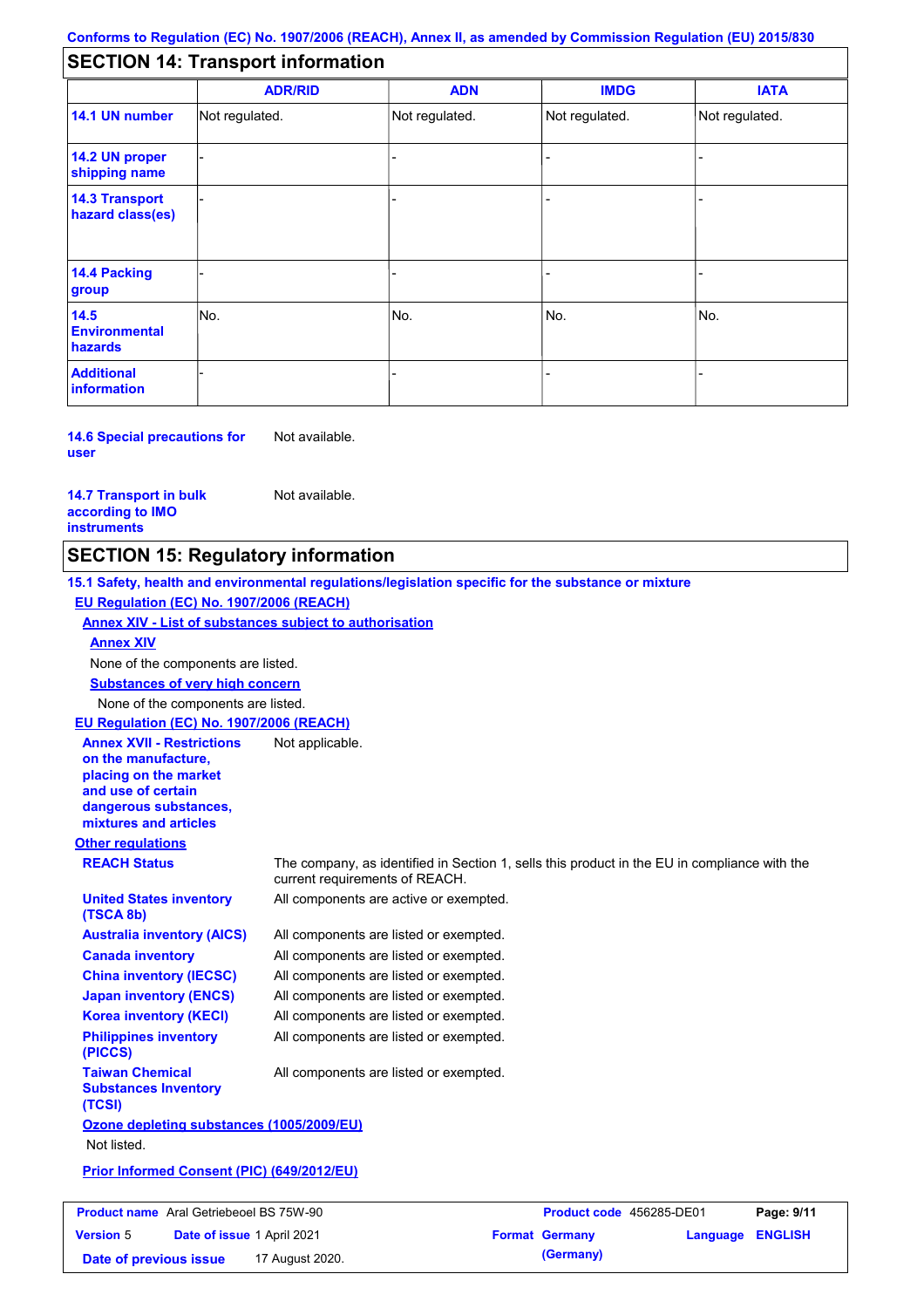# **SECTION 15: Regulatory information**

Not listed.

**EU - Water framework directive - Priority substances**

None of the components are listed.

## **Seveso Directive**

This product is not controlled under the Seveso Directive.

### **National regulations**

**Hazardous incident ordinance**

| <b>Hazard class for water</b>                                      | 2<br>(classified according AwSV)                                                                                                                                                                                                                        |
|--------------------------------------------------------------------|---------------------------------------------------------------------------------------------------------------------------------------------------------------------------------------------------------------------------------------------------------|
| <b>Prohibited Chemicals</b><br><b>Regulation</b><br>(ChemVerbotsV) | When placed on the market in Germany, this product is not subject to the Prohibited Chemicals<br>Regulation (ChemVerbotsV).                                                                                                                             |
| <b>Occupational restrictions</b>                                   | Observe employment restrictions in the following:<br>Gesetz zum Schutz der arbeitenden Jugend (Jugendarbeitsschutzgesetz – JArbSchG)<br>Gesetz zum Schutz von Müttern bei der Arbeit, in der Ausbildung und im Studium<br>(Mutterschutzgesetz – MuSchG) |
| <b>15.2 Chemical safety</b><br>assessment                          | A Chemical Safety Assessment has been carried out for one or more of the substances within<br>this mixture. A Chemical Safety Assessment has not been carried out for the mixture itself.                                                               |

# **SECTION 16: Other information**

| <b>Abbreviations and acronyms</b> | ADN = European Provisions concerning the International Carriage of Dangerous Goods by                                                                  |
|-----------------------------------|--------------------------------------------------------------------------------------------------------------------------------------------------------|
|                                   | Inland Waterway<br>ADR = The European Agreement concerning the International Carriage of Dangerous Goods by                                            |
|                                   | Road                                                                                                                                                   |
|                                   | ATE = Acute Toxicity Estimate                                                                                                                          |
|                                   | <b>BCF</b> = Bioconcentration Factor                                                                                                                   |
|                                   | CAS = Chemical Abstracts Service                                                                                                                       |
|                                   | CLP = Classification, Labelling and Packaging Regulation [Regulation (EC) No. 1272/2008]                                                               |
|                                   | CSA = Chemical Safety Assessment                                                                                                                       |
|                                   | CSR = Chemical Safety Report                                                                                                                           |
|                                   | DMEL = Derived Minimal Effect Level                                                                                                                    |
|                                   | DNEL = Derived No Effect Level                                                                                                                         |
|                                   | EINECS = European Inventory of Existing Commercial chemical Substances                                                                                 |
|                                   | ES = Exposure Scenario                                                                                                                                 |
|                                   | EUH statement = CLP-specific Hazard statement                                                                                                          |
|                                   | EWC = European Waste Catalogue                                                                                                                         |
|                                   | GHS = Globally Harmonized System of Classification and Labelling of Chemicals                                                                          |
|                                   | IATA = International Air Transport Association                                                                                                         |
|                                   | IBC = Intermediate Bulk Container                                                                                                                      |
|                                   | IMDG = International Maritime Dangerous Goods                                                                                                          |
|                                   | LogPow = logarithm of the octanol/water partition coefficient<br>MARPOL = International Convention for the Prevention of Pollution From Ships, 1973 as |
|                                   | modified by the Protocol of 1978. ("Marpol" = marine pollution)                                                                                        |
|                                   | OECD = Organisation for Economic Co-operation and Development                                                                                          |
|                                   | PBT = Persistent, Bioaccumulative and Toxic                                                                                                            |
|                                   | <b>PNEC = Predicted No Effect Concentration</b>                                                                                                        |
|                                   | REACH = Registration, Evaluation, Authorisation and Restriction of Chemicals Regulation                                                                |
|                                   | [Regulation (EC) No. 1907/2006]                                                                                                                        |
|                                   | RID = The Regulations concerning the International Carriage of Dangerous Goods by Rail                                                                 |
|                                   | <b>RRN = REACH Registration Number</b>                                                                                                                 |
|                                   | SADT = Self-Accelerating Decomposition Temperature                                                                                                     |
|                                   | SVHC = Substances of Very High Concern                                                                                                                 |
|                                   | STOT-RE = Specific Target Organ Toxicity - Repeated Exposure                                                                                           |
|                                   | STOT-SE = Specific Target Organ Toxicity - Single Exposure                                                                                             |
|                                   | TWA = Time weighted average                                                                                                                            |
|                                   | $UN = United Nations$                                                                                                                                  |
|                                   | UVCB = Complex hydrocarbon substance                                                                                                                   |
|                                   | VOC = Volatile Organic Compound                                                                                                                        |
|                                   | vPvB = Very Persistent and Very Bioaccumulative                                                                                                        |
|                                   | Varies = may contain one or more of the following 64741-88-4 / RRN 01-2119488706-23,                                                                   |
|                                   | 64741-89-5 / RRN 01-2119487067-30, 64741-95-3 / RRN 01-2119487081-40, 64741-96-4/ RRN                                                                  |
|                                   | 01-2119483621-38, 64742-01-4 / RRN 01-2119488707-21, 64742-44-5 / RRN                                                                                  |
|                                   | 01-2119985177-24, 64742-45-6, 64742-52-5 / RRN 01-2119467170-45, 64742-53-6 / RRN                                                                      |
|                                   | 01-2119480375-34, 64742-54-7 / RRN 01-2119484627-25, 64742-55-8 / RRN<br>01-2119487077-29, 64742-56-9 / RRN 01-2119480132-48, 64742-57-0 / RRN         |
|                                   |                                                                                                                                                        |
|                                   | $- - - - - - -$                                                                                                                                        |

| <b>Product name</b> Aral Getriebeoel BS 75W-90 |                                   |                 | <b>Product code</b> 456285-DE01 | Page: 10/11           |                  |  |
|------------------------------------------------|-----------------------------------|-----------------|---------------------------------|-----------------------|------------------|--|
| <b>Version 5</b>                               | <b>Date of issue 1 April 2021</b> |                 |                                 | <b>Format Germany</b> | Language ENGLISH |  |
| Date of previous issue                         |                                   | 17 August 2020. |                                 | (Germany)             |                  |  |